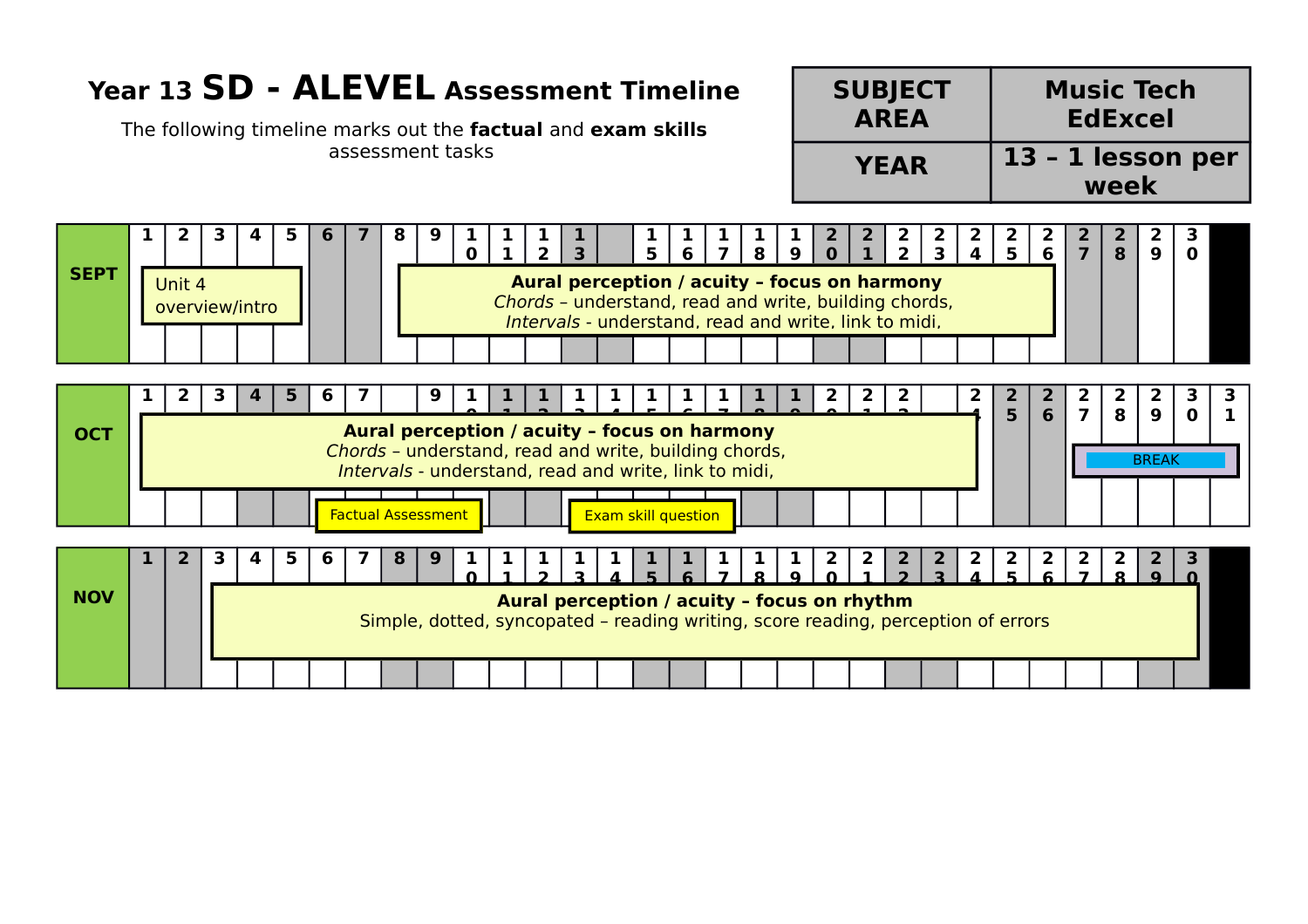| <b>DEC</b> |  |                           |  |  |                            |  | Aural perception / acuity - focus on rhythm & Harmony combined<br>e.g. bassline aural work |  |  |  | υ |  |  | <b>BREAK</b> |                        |                               |  |
|------------|--|---------------------------|--|--|----------------------------|--|--------------------------------------------------------------------------------------------|--|--|--|---|--|--|--------------|------------------------|-------------------------------|--|
|            |  |                           |  |  |                            |  |                                                                                            |  |  |  |   |  |  |              |                        | Intervention work on harmonic |  |
|            |  | <b>Factual Assessment</b> |  |  | <b>Exam skill question</b> |  |                                                                                            |  |  |  |   |  |  |              | and rhythmic elements. |                               |  |

|            |  |  |  |  |  |  |  | 1   1   1   1   1   1   1 |  | 1 2 2 2 2 2 2 2 2 2                                                                         |  |  |  |  |                          |  |
|------------|--|--|--|--|--|--|--|---------------------------|--|---------------------------------------------------------------------------------------------|--|--|--|--|--------------------------|--|
| <b>JAN</b> |  |  |  |  |  |  |  | <b>Project based work</b> |  | Importing midi and audio samples correcting against scores, manipulating, using past papers |  |  |  |  |                          |  |
|            |  |  |  |  |  |  |  |                           |  |                                                                                             |  |  |  |  | <u>Factual Assessmen</u> |  |

|            |  |                                             |    | b |                                          |        |   |          |                |                |                |                |                |               |               |                                                                                                                          |               |                                        |                                                      |               |               |               | $\mathbf{2}$ |                            |                                       |   |                |             |   |
|------------|--|---------------------------------------------|----|---|------------------------------------------|--------|---|----------|----------------|----------------|----------------|----------------|----------------|---------------|---------------|--------------------------------------------------------------------------------------------------------------------------|---------------|----------------------------------------|------------------------------------------------------|---------------|---------------|---------------|--------------|----------------------------|---------------------------------------|---|----------------|-------------|---|
| <b>FEB</b> |  | Importing midi and audio samples correcting |    |   | <b>Project based work</b>                |        |   |          |                |                |                | 4              | 5              |               |               | <b>BREAK</b>                                                                                                             |               |                                        |                                                      | 2             |               |               |              | <b>Project based</b>       |                                       | 8 |                |             |   |
|            |  |                                             |    |   | against scores, manipulating, using past | naners |   |          |                |                |                |                |                |               |               |                                                                                                                          |               |                                        |                                                      |               |               |               |              |                            |                                       |   |                |             |   |
|            |  | <b>Exam skill question</b>                  |    |   |                                          |        |   |          |                |                |                |                |                |               |               |                                                                                                                          |               |                                        |                                                      |               |               |               |              |                            |                                       |   |                |             |   |
|            |  |                                             |    |   |                                          |        |   |          |                |                |                |                |                |               |               |                                                                                                                          |               |                                        |                                                      |               |               |               |              |                            |                                       |   |                |             |   |
|            |  |                                             | 5. | 6 |                                          |        | 9 |          |                | 2 <sup>1</sup> | $\overline{3}$ | $\overline{4}$ | $\overline{5}$ | $\frac{1}{6}$ | $\frac{1}{7}$ | $\frac{8}{1}$                                                                                                            | $\frac{9}{1}$ | $\begin{bmatrix} 2 \\ 0 \end{bmatrix}$ | $\left  \begin{array}{c} 2 \\ 1 \end{array} \right $ | $\frac{2}{2}$ | $\frac{2}{3}$ | $\frac{2}{4}$ | $rac{2}{5}$  | $\frac{2}{6}$              | $\begin{array}{c} 2 \\ 7 \end{array}$ |   |                | З           | з |
| <b>MAR</b> |  |                                             |    |   |                                          |        |   | $\bf{0}$ | 1 <sup>1</sup> |                |                |                |                |               |               |                                                                                                                          |               |                                        |                                                      |               |               |               |              |                            |                                       | 8 | 9 <sup>°</sup> | $\mathbf 0$ |   |
|            |  |                                             |    |   |                                          |        |   |          |                |                |                |                |                |               |               | <b>Project based work</b><br>Importing midi and audio samples correcting against scores, manipulating, using past papers |               |                                        |                                                      |               |               |               |              |                            |                                       |   |                |             |   |
|            |  |                                             |    |   |                                          |        |   |          |                |                |                |                |                |               |               | <b>Factual Assessment</b>                                                                                                |               |                                        |                                                      |               |               |               |              | <b>Exam skill question</b> |                                       |   |                |             |   |
|            |  |                                             |    |   |                                          |        |   |          |                |                |                |                |                |               |               |                                                                                                                          |               |                                        |                                                      |               |               |               |              |                            |                                       |   |                |             |   |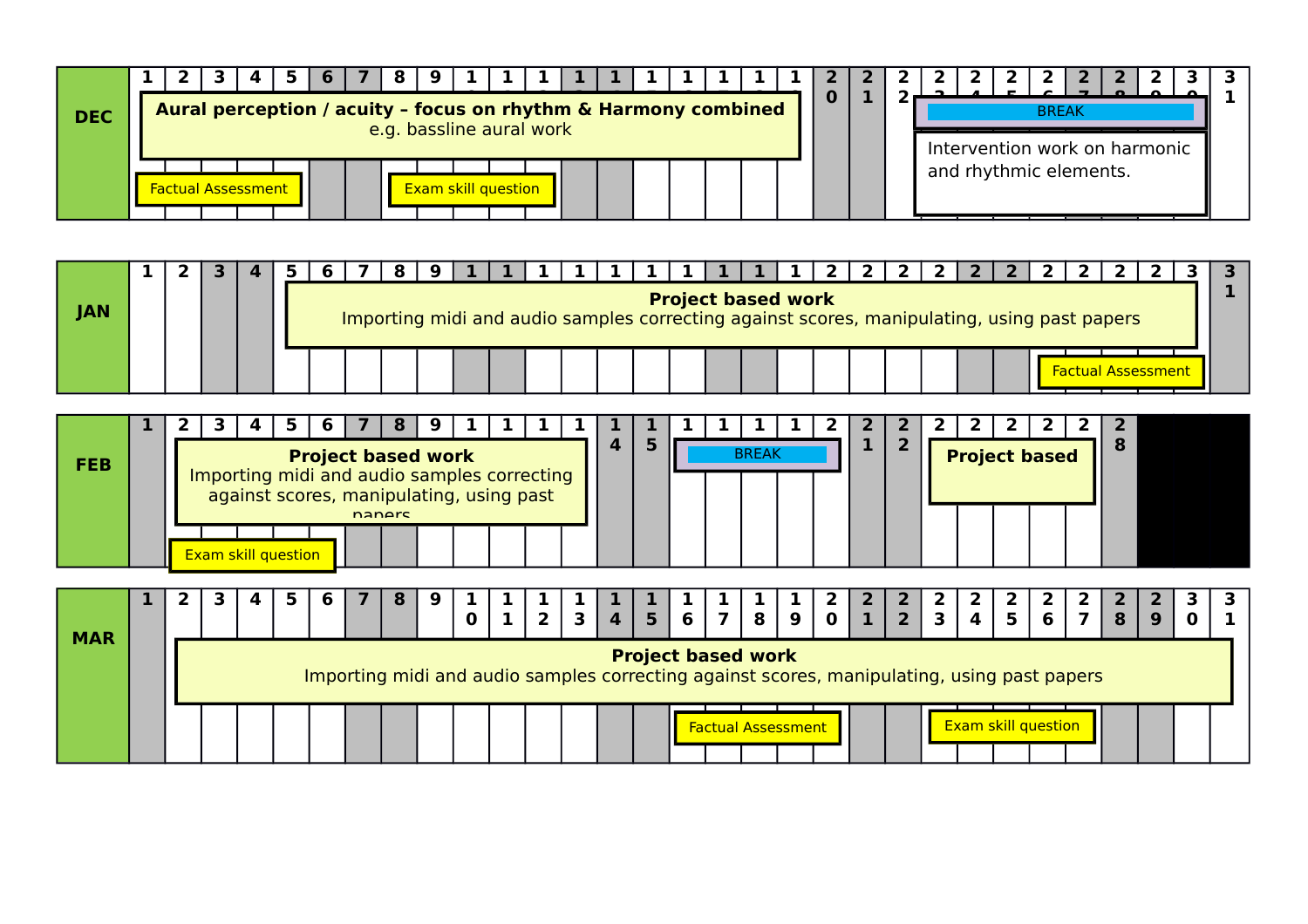|            |  | E. |  | <b>b</b>     | 8 |  |  |  | ж. |  |  |  |  |                        |  |   |  |
|------------|--|----|--|--------------|---|--|--|--|----|--|--|--|--|------------------------|--|---|--|
| <b>APR</b> |  |    |  | <b>BREAK</b> |   |  |  |  |    |  |  |  |  |                        |  | O |  |
|            |  |    |  |              |   |  |  |  |    |  |  |  |  | Revision - past papers |  |   |  |
|            |  |    |  |              |   |  |  |  |    |  |  |  |  |                        |  |   |  |
|            |  |    |  |              |   |  |  |  |    |  |  |  |  |                        |  |   |  |

| <b>MAY</b> |  |  | $\sim$ |  |  |  |  |                               |  | О |  |  |  |  |              |  |  |
|------------|--|--|--------|--|--|--|--|-------------------------------|--|---|--|--|--|--|--------------|--|--|
|            |  |  |        |  |  |  |  | <b>Revision - past papers</b> |  |   |  |  |  |  | <b>BREAK</b> |  |  |
|            |  |  |        |  |  |  |  |                               |  |   |  |  |  |  |              |  |  |

|             |  | З | 5 | <b>6</b> | 7 | 8 | 9 <sup>1</sup> | $\mathbf{1}$ | 1           | 1 | /1 V            |                   | $\mathbf{1}$ | $\mathbf{1}$   |          | $\mathbf{1}$   |   | $\mathbf{z}$            |          | $\mathbf{2}$   | $\mathbf{2}$ | <sup>2</sup> | -2 I            | $\overline{2}$ | 2 <sup>1</sup> | 2 <sub>1</sub> |                | э           |  |
|-------------|--|---|---|----------|---|---|----------------|--------------|-------------|---|-----------------|-------------------|--------------|----------------|----------|----------------|---|-------------------------|----------|----------------|--------------|--------------|-----------------|----------------|----------------|----------------|----------------|-------------|--|
| <b>JUNE</b> |  |   |   |          |   |   |                | $\mathbf 0$  | $\mathbf 1$ |   | $2 \mid 3 \mid$ | $\vert$ 4 $\vert$ | 5            | 6 <sup>1</sup> | <b>7</b> | 8 <sub>1</sub> | 9 | $\overline{\mathbf{0}}$ | $1 \mid$ | $\overline{2}$ | $\mathbf{3}$ | 4            | $\vert 5 \vert$ | $6 \mid$       |                | $781$          | 9 <sup>1</sup> | $\mathbf 0$ |  |
|             |  |   |   |          |   |   |                |              |             |   |                 |                   |              |                |          |                |   |                         |          |                |              |              |                 |                |                |                |                |             |  |
|             |  |   |   |          |   |   |                |              |             |   |                 |                   |              |                |          |                |   |                         |          |                |              |              |                 |                |                |                |                |             |  |
|             |  |   |   |          |   |   |                |              |             |   |                 |                   |              |                |          |                |   |                         |          |                |              |              |                 |                |                |                |                |             |  |